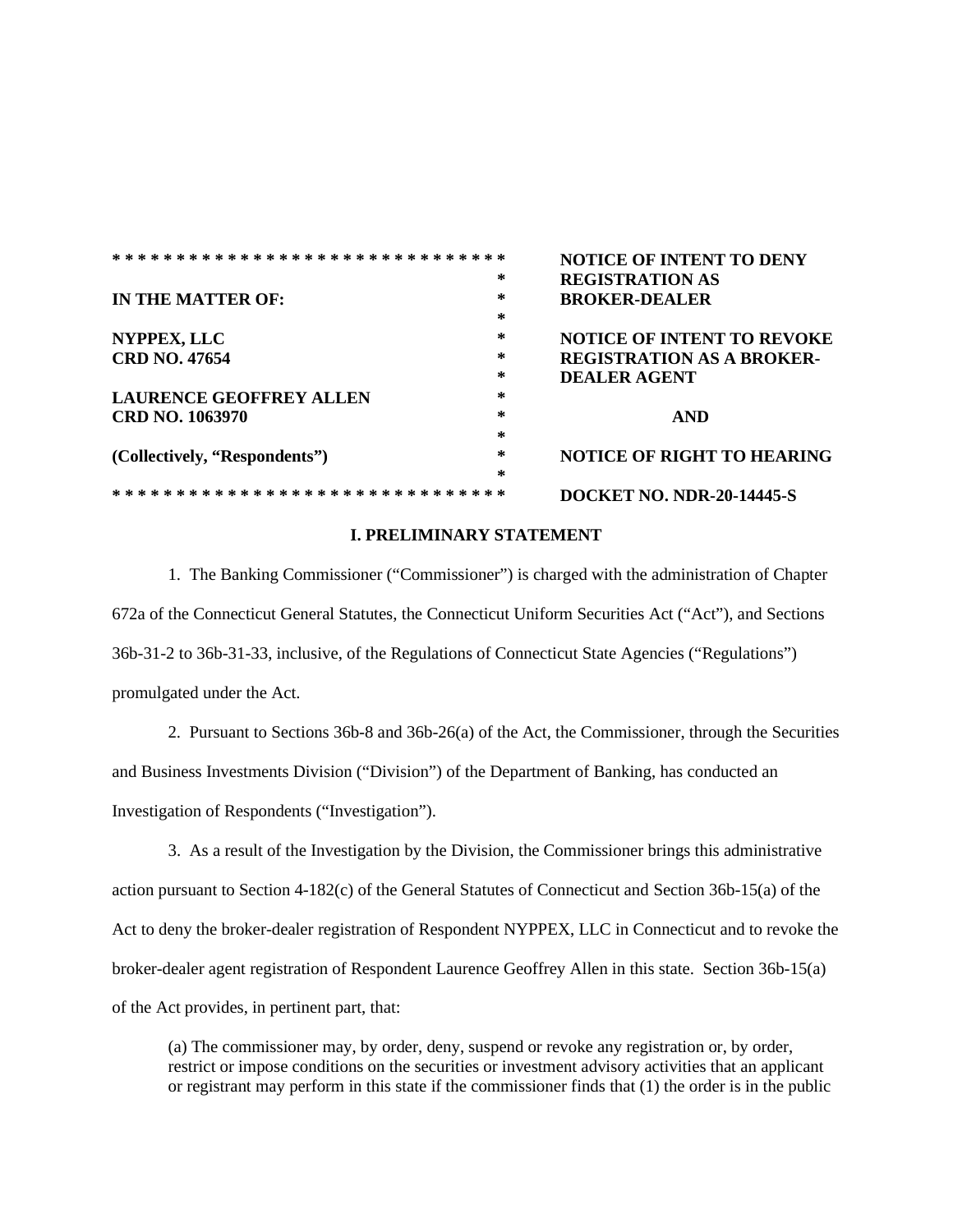interest, and (2) the applicant or registrant or, in the case of a broker-dealer . . . any partner, officer, or director, any person occupying a similar status or performing similar functions, or any person directly or indirectly controlling the broker-dealer . . . (D) is permanently or temporarily enjoined by any court of competent jurisdiction from engaging in or continuing any conduct or practice involving any aspect of a business involving securities, commodities, investments, franchises, business opportunities, insurance, banking or finance . . . .

Section 36b-15(e)(2) of the Act provides, in part, that:

If the registration of . . . [an] agent . . . expires due to the registrant's failure to renew, within one year of such expiration, the commissioner may nevertheless institute a revocation or suspension proceeding or issue an order suspending or revoking the registration under subsection (a) of this section.

#### **II. RESPONDENTS**

4. NYPPEX, LLC is a Delaware limited liability company with its principal office at 800 Westchester Avenue, Rye Brook, New York 10573. Prior to September 29, 2010, the firm had been located at 55 Old Field Point Road, Greenwich, Connecticut 06830. NYPPEX, LLC was registered as a broker-dealer under the Act from November 29, 1999 to December 31, 2019 when its registration was terminated for failing to renew. On January 14, 2020, the firm reapplied for registration as a brokerdealer under the Act.

5. Laurence Geoffrey Allen ("Allen"), a resident of Greenwich, Connecticut, is the managing member of NYPPEX, LLC. Allen was registered as a broker-dealer agent of NYPPEX, LLC under the Act from November 29, 1999 to December 31, 2019 when his broker-dealer agent registration was terminated for failing to renew.

### **III. STATEMENT OF FACTS**

6. On February 4, 2020, in an action brought by the Attorney General of the State of New York, the Supreme Court of the State of New York, County of New York, entered a preliminary injunction enjoining NYPPEX, LLC, Allen and others from, *inter alia*, "[v]iolating Article 23-A of the New York General Business Law and from engaging in fraudulent, deceptive and illegal acts, and further employing any device, scheme or artifice to defraud or to obtain money or property by means of false pretense, representation or promise" ("Preliminary Injunction") (*People v. Allen, Laurence G.*, No. 2378/2019 (Supreme Ct. N.Y. Cnty. 2019)). The underlying conduct involved limited partnership investments.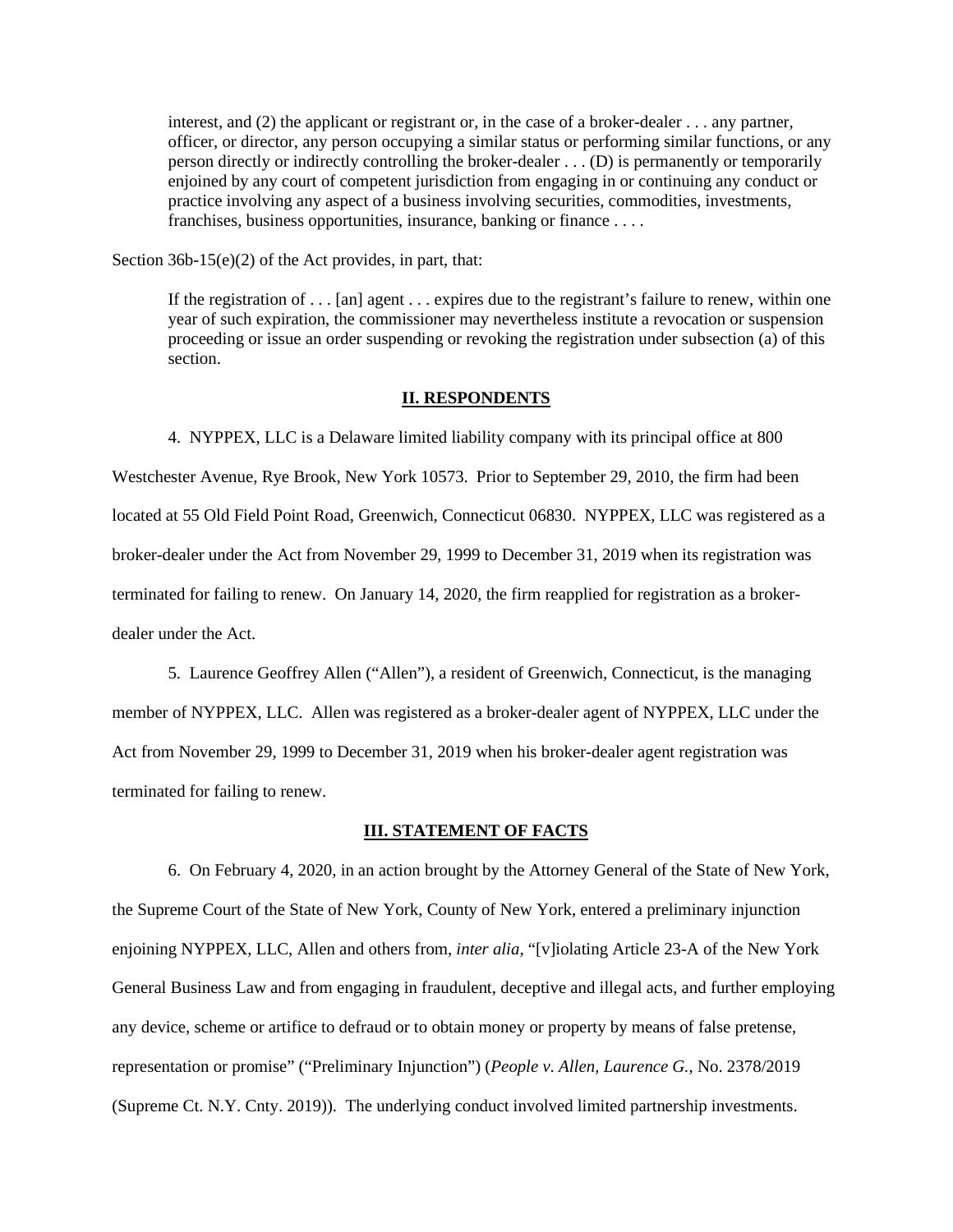## **IV. STATUTORY BASIS FOR DENIAL OF REGISTRATION AS BROKER-DEALER AND REVOCATION OF REGISTRATION AS A BROKER-DEALER AGENT**

Preliminary Injunction Entered Against Respondents

7. Paragraphs 1 through 6, inclusive, are incorporated and made a part hereof as if more fully set forth herein.

8. The Preliminary Injunction entered against NYPPEX, LLC, as more fully described in

paragraph 6 forms a basis for the denial of NYPPEX, LLC's registration as a broker-dealer in Connecticut

pursuant to Section  $36b-15(a)(2)(D)$  of the Act.

9. The Preliminary Injunction entered against Allen, as more fully described in paragraph 6,

forms a basis for revoking the registration of Allen pursuant to Section  $36b-15(a)(2)(D)$  of the Act.

# **V. NOTICE OF INTENT TO DENY REGISTRATION AS BROKER-DEALER, NOTICE OF INTENT TO REVOKE REGISTRATION AS A BROKER-DEALER AGENT AND NOTICE OF RIGHT TO HEARING**

**WHEREAS**, the Commissioner has reason to believe that grounds exist for denying NYPPEX,

LLC's registration as a broker-dealer in Connecticut under Section 36b-15(a)(2)(D) of the Act;

**WHEREAS**, the Commissioner has reason to believe that grounds exist for revoking the brokerdealer agent registration of Allen under Section 36b-15(a)(2)(D) of the Act;

**WHEREAS**, the Commissioner finds that the issuance of an order denying Respondent NYPPEX, LLC's registration as a broker-dealer in Connecticut and the issuance of an order revoking the broker-dealer agent registration of Allen in this state would be in the public interest and consistent with the purposes fairly intended by the policy and provisions of the Act;

**AND WHEREAS**, Section 36b-15(f) of the Act provides, in pertinent part, that "[n]o order may be entered under this section . . . without (1) appropriate prior notice to the applicant or registrant and to the employer or prospective employer if such applicant or registrant is an agent or investment adviser agent, (2) opportunity for hearing, and (3) written findings of fact and conclusions of law";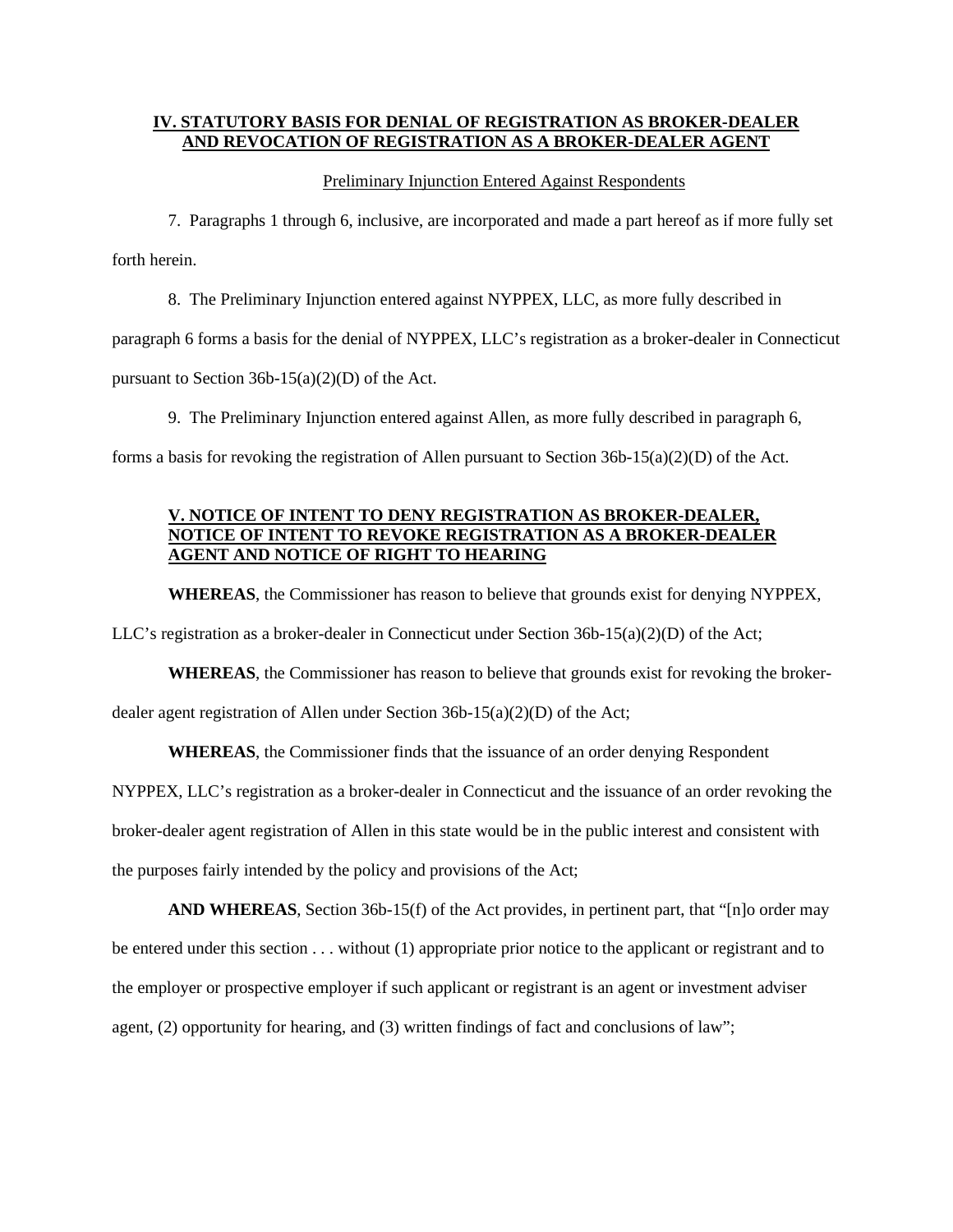**NOW THEREFORE**, notice is hereby given to Respondent NYPPEX, LLC that its application for registration as a broker-dealer in Connecticut shall be denied, subject to its right to request a hearing on the allegation set forth above;

**NOW THEREFORE**, notice is hereby given to Respondent Allen that his registration as a broker-dealer agent in Connecticut shall be revoked, subject to his right to request a hearing on the allegation set forth above;

Pursuant to Section 36b-15(f) of the Act, Respondent will be afforded an opportunity for a hearing on the allegations set forth above if a written request for a hearing is received by the Department of Banking, Securities and Business Investments Division, 260 Constitution Plaza, Hartford, Connecticut 06103-1800 within fourteen (14) days following each Respondent's receipt of this Notice. To request a hearing, complete and return the enclosed Appearance and Request for Hearing Form to the above address. If any Respondent will not be represented by an attorney at the hearing, please complete the Appearance and Request for Hearing Form as "pro se". If a hearing is requested, the hearing will be held on April 1, 2020, at 10 a.m., at the Department of Banking, 260 Constitution Plaza, Hartford, Connecticut.

The hearing will be held in accordance with the provisions of Chapter 54 of the General Statutes of Connecticut. At such hearing, each Respondent will have the right to appear and present evidence, rebuttal evidence and argument on all issues of fact and law to be considered by the Commissioner.

If any Respondent does not request a hearing within the time period prescribed or fails to appear at any such hearing, the allegations herein against any such Respondent will be deemed admitted and the Commissioner shall issue an order denying the registration of NYPPEX, LLC as a broker-dealer in Connecticut and/or revoking the registration of Allen as a broker-dealer agent in this state.

Dated at Hartford, Connecticut, this  $21st$  day of February 2020.

Jorge L. Perez Banking Commissioner